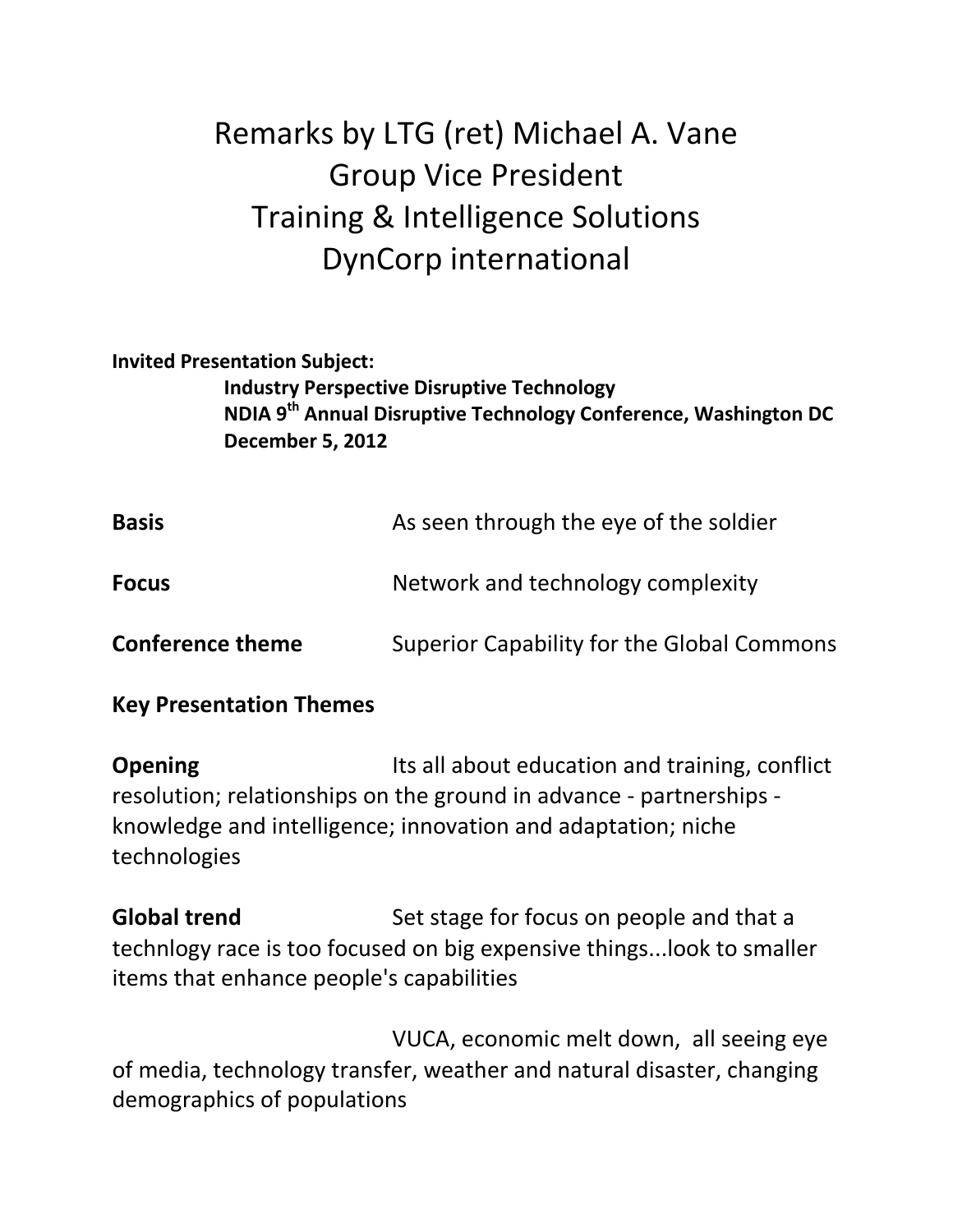**Invest in People** Technology is an enabler; bang for buck is diminishing due to high cost of materials and production - Augustine's law - MRAP investment resulted in saving lives, but did we gain an overwhelming capability to win hearts and minds of the people and establish a safe and secure environment?

Have we defeated the IED environment or just allowed a lower risk profile to operate within it?

The cost of the F-35 that is now before congress - some 2400 aircraft for nearly \$400B....a single aircraft family requirement for DoD is almost the cost of one year's DoD base budget....and we are hearing USAF ACC talk of a 6th generation fighter. Subs cost \$7B, aircraft carriers are

astronomical...those expensive weapon systems represent very little new thought in how to operate in this environment.

10+ years of war and fighters, bombers nor aircraft carriers or submarines were attacked.....rarely challenged.

No country has the amount of dollars spent on their military like ours...not even close - Russia and China are distance seconds....and they don't have global deployment capability, nor are they developing it on a large scale as they can't afford it...we are just making ourselves bigger ...need new thought.

We will get to Norm's Law before 2050 at this rate and only buy one airplane with the budget!

We need to get more creative and innovative with what we have...what exists....some niche technologies

**Focus on outcome** People on land who make decisions to stabilize conditions, provide security, so that local governments and economics can flourish within the cultures of the peoples in the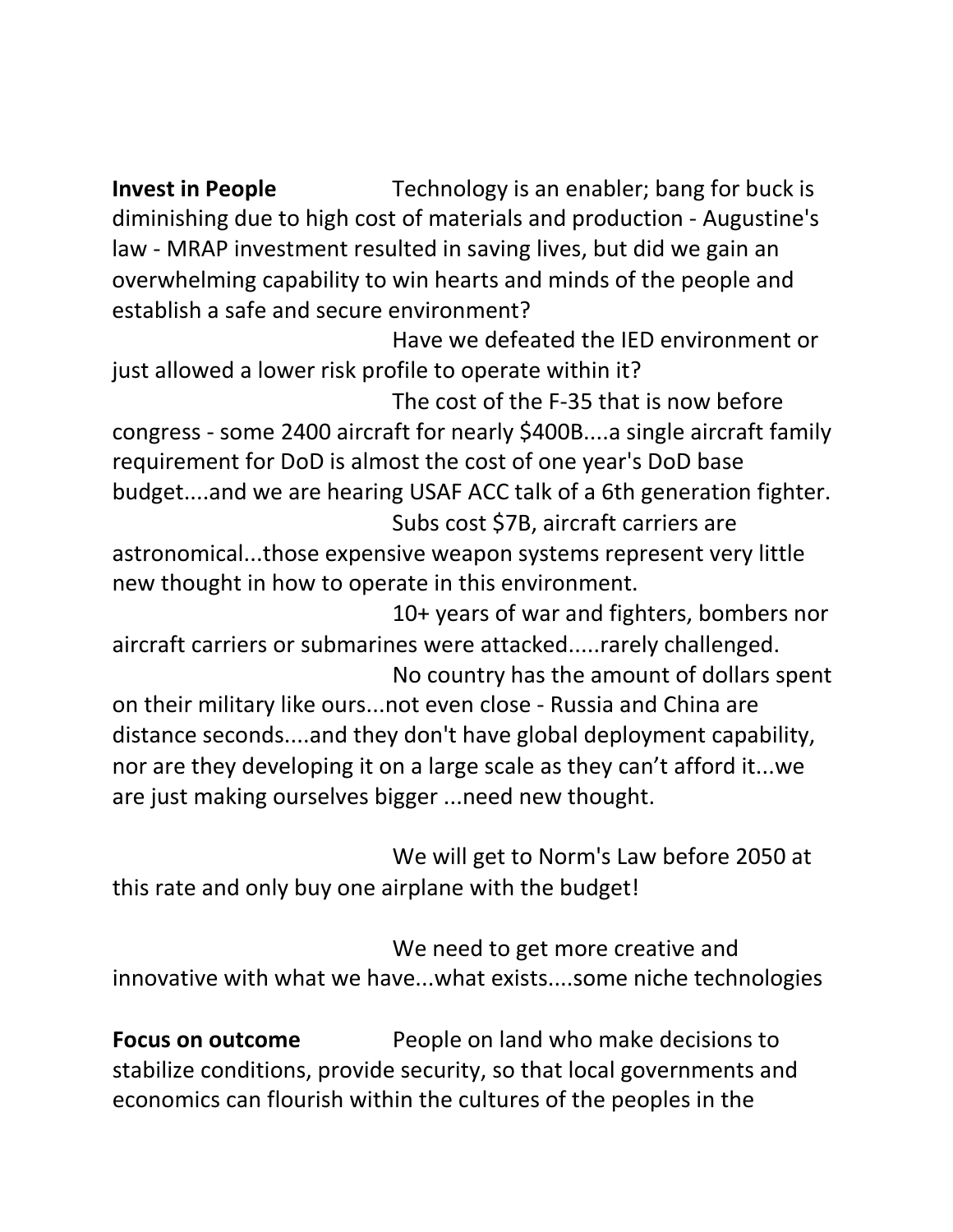country, help local government meet population needs; global commons are not the end, they are one of the means...we have had overmatch in the air and sea commons for decades...not yet in cyber, not yet in COIN....only in very few instances are we truly challenged in the commons....where the air and sea meets land is where some limited challenges exist, but the same old approaches are not affordable.

At a Recent A2AD experiment - need air supremacy; need over-flight and electronic spectrum rights; need protected ship access; need forcible entry troops; need EMS capabilities; need lighter vehicles and packages.....\$\$\$\$\$

What we need is new thinking - need new concept that leverages use of people on ground gaining knowledge, developing intelligence though analysis and assisting political and security forces on ground in advance. Know more about the world we live in as globalization spreads our way of life to other regions, we have to better understand that impact...and bring it to the American people better in our schools and in our media.

Increase our ability to be innovative and adaptable - increase understanding of the world in our schools through better education - better inculcation of our value system, knowledge of others' education in our society, in our schools, in our military education and training of people and security forces in the countries at risk

 Be on the ground with advisors and mentors before conflicts erupt

In addition to training and advising the security forces, have them gain infrastructure knowledge and pass to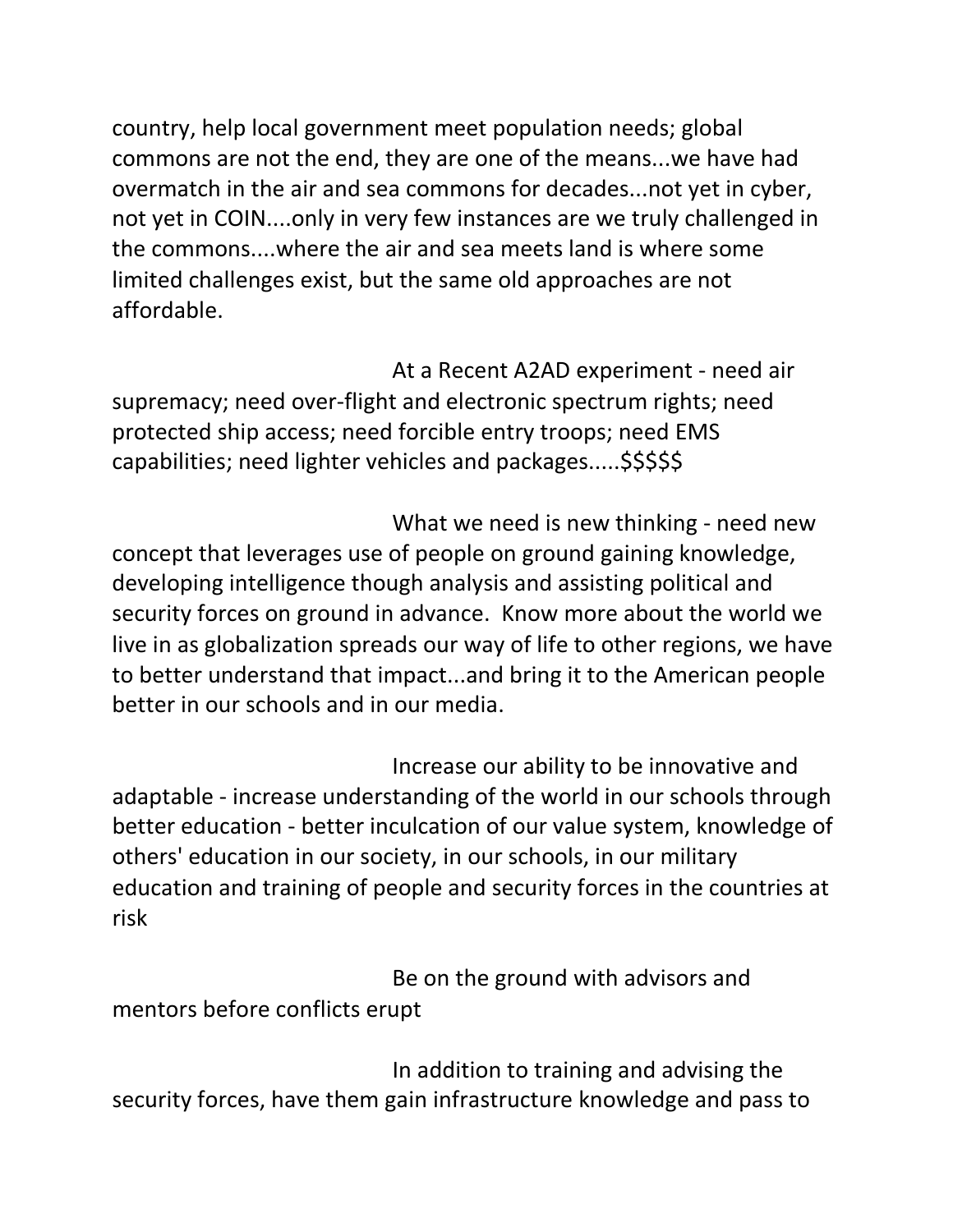government. select the top 10 countries where we have national interest and destabilizing conditions exist and put trainers and advisors in to their MODs, their MOIs and other parts of their economy and help them help themselves....if we look closely at countries like Brazil, other countries in South America and Africa, we will see the footprint of China, Iran, and Russia growing...growing at rates exceeding our own...that is the economic battlefront we are losing.

 Gain knowledge of the society, the forces within society, its culture and politics, the infrastructure.....be prepared to take advantage of the existing infrastructure - rather than trying to create new networks, consider technology to leverage use of existing commercial networks in the country - seek to understand how they work, how our networks can be made compatible, where the control nodes are for early takeover; understand the transportation network within the country - we only have maps with 1:50000 level of detail for some 5% of world and including areas of instability...only within last year or so did we finally gain this capability in Afghanistan, suing Russian made maps not even our own!

Understand the national security strategy and Joint concept for 2020. our major efforts will likely be to carry out strategies to build capacity and bring security to nations of the world not unlike the COIN efforts of recent. Likelihood of fighting in China or Korea is small....maybe Iran....more likely is smaller conflicts with proxies of these countries in areas of instability

 RAND Studies - successful parties of some 90 COIN events over last 100 years + had for most part, three elements: removal of external influences, increased capability of local government and rule of law, increased capability of security forces thru use of trainers and advisors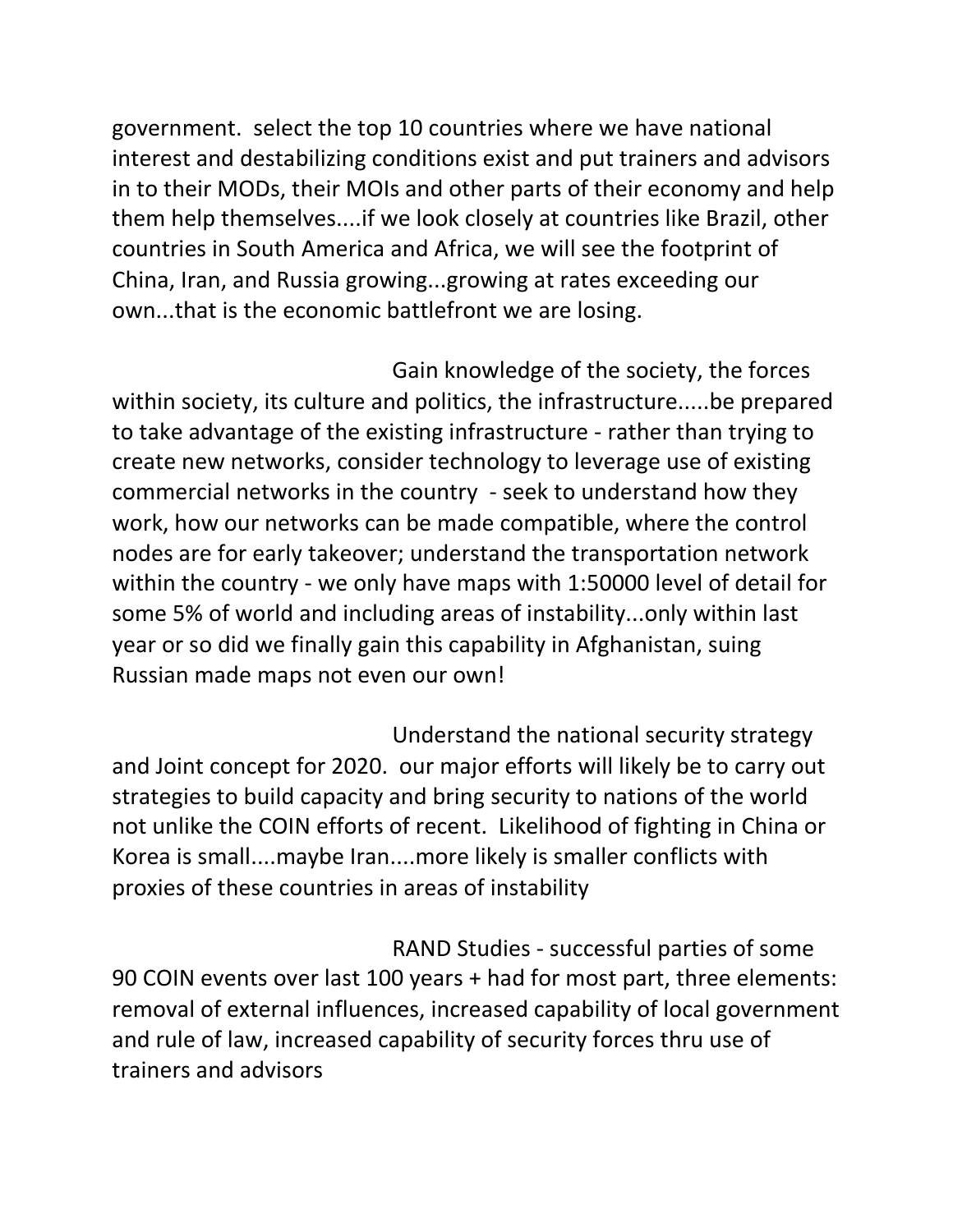Lessons Learned from Iraq include - use of precise force; partnering with security forces; promote public safety and security; infiltrate and report on enemy; influence and information operations; rigorous and coordinated detainee operations

Not to fight the last conflict, but what do you think various competitors and potential enemies are learning from wathing u struggle for the last 10 + years?

 Any A2AD capability must include the ability to create and leverage an in country capability....as a principal need

Values, Leadership, sense of purpose and directions, social interaction, political acceptance of differing cultures, entities, genders, religions....innovation and adaptability...these are the skill sets our children need, our security establishment personnel - both military and diplomatic...

Leverage use of contractors and the services they can provide - lowers our military footprint, potentially reduces cost; and brings a more experience capability to the country in question.

**Summary** Big ticket technology - aircraft and ships in particular are becoming too expensive and we have long dominated the global commons of air and sea...except when it gets close to land...think differently...gain assymetric advantage, not conventional advantage

 Focus on ability to re-use what already exists in countries and get more strategic about putting capabilities on the ground in countries we need stability - trainers and advisors; ability to use networks -both electronic and transportation, so increase our